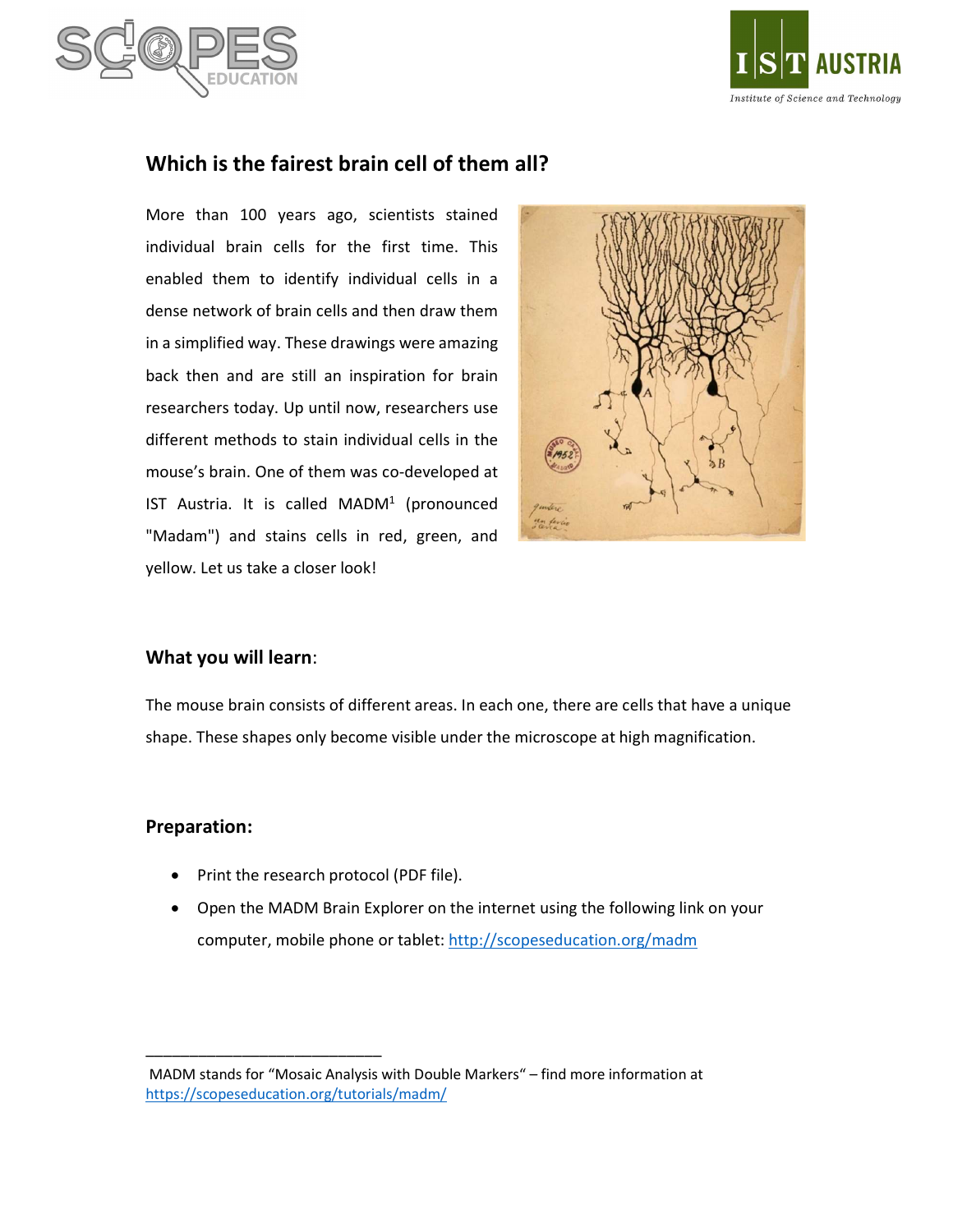



# Here is how it works:

- Add your name, age, and date in your research protocol.
- Look at cells in a real mouse brain with the MADM Brain Explorer.
- Choose a region of the brain and click on it. Now look at this region in the microscope:
	- o Every yellow, red, or green dot is a cell stained with MADM.
	- $\circ$  The blue area indicates other brain cells which are not stained with MADM.
- Zoom into the picture to get a closer look at the cells.
- Try to find colorful MADM cells with different shapes.
- Which MADM cell do you find the most beautiful? Draw them in your research protocol! You can also draw several cells.
- In the middle part of the research protocol, mark the region of the brain where your cell comes from. For this, compare the shape of the microscopic picture online with the brain regions printed on your protocol.

## Show us your most beautiful cell!

Share your picture on Instagram/Facebook/Twitter with the hashtags #istaustria and #popupscience and look at which cells others liked. You can also send your drawing to popupscience@ist.ac.at - we will put it on display! If you have any questions about your cell, also send them to us. We will be happy to answer them!

## Special questions for advanced young researchers:

- How many different shapes of cells can you find?
- Can you see connections between the cells?
- Are there cells that only occur in a certain region of the brain?